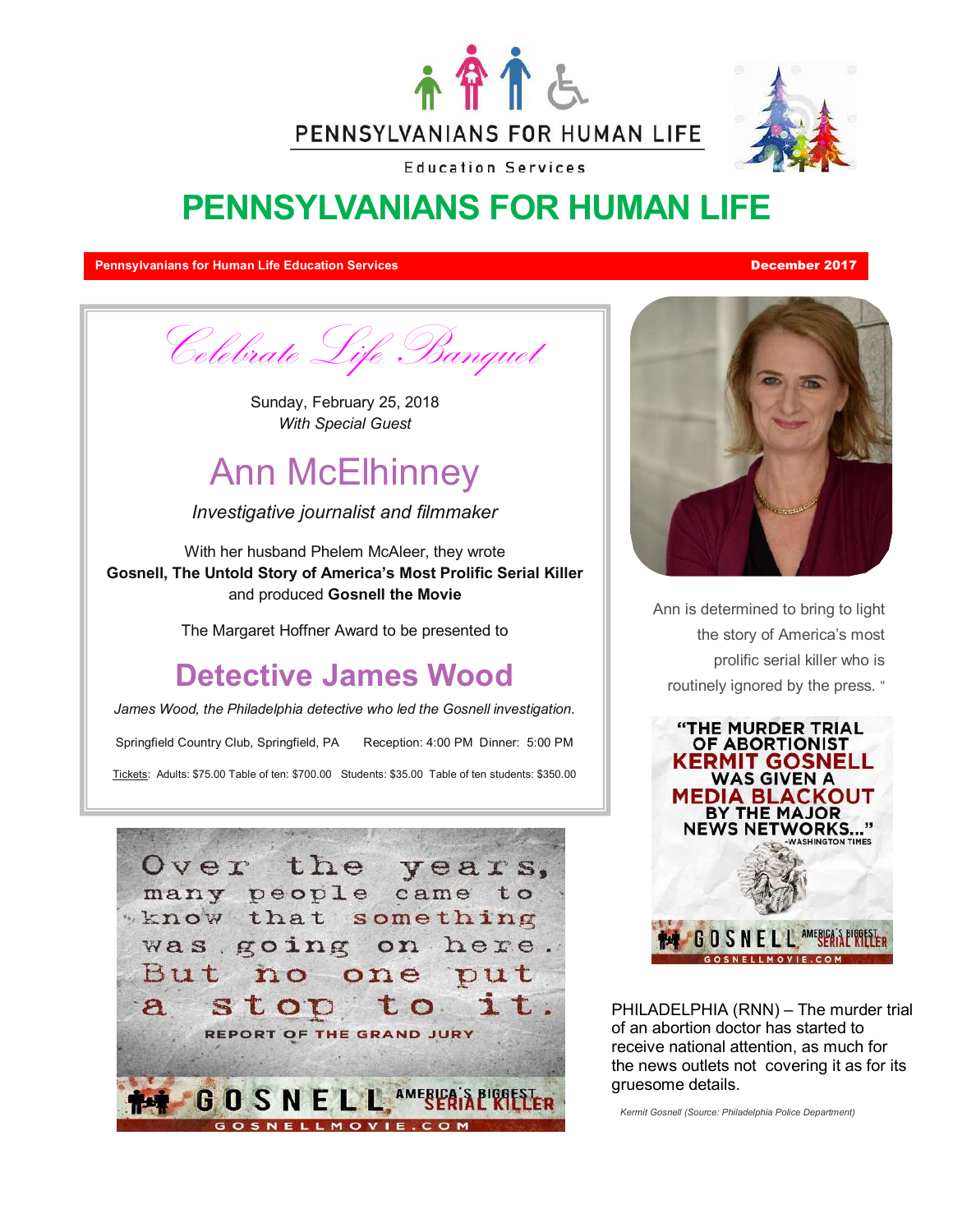

**Scenes from November's Ladies Luncheon**

## **Ladies Luncheon**

One hundred ladies enjoyed an afternoon of vendor shopping, socializing and meeting old friends. There were beautiful auction gift baskets and a variety of vendors that made Christmas shopping very appealing and easy.



Congratulations to Rita and Charles Dunleavy from Mechanicsville, PA. the winners of the Quebec City Raffle!

Their trip will take place in May-



**Pennsylvanians for Human Life Education Services Board of Directors**

**OFFICERS:** President: Christopher Pushaw, Esq. Co-Vice-Presidents: Patricia Dorris Crenny and Anita Nardone Treasurer: Charles Waldecker **DIRECTORS:** Arlene Campbell, Peter DeMaio, Tara Frohner, Esq., Marianne Ritchie Gordon, M.D., Patricia Graham, Martha Anne Miele, Michael O'Rourke, Charles Reimer, Dr. Denise Wilcox and John Williamson, Esq. **STAFF:** Martha Cushwa Short, Executive Director Mary Ellen Devlin, Office Manager

#### **CONTACT INFORMATION:**

Pennsylvanians for Human Life 590 Snyder Avenue, West Chester, PA. 19380-5510 PHONE: 610-696-0780 EMAIL: **pennsylvaniansforhumanlife@gmail.com**  WEBSITE: **www.Pennlife.org**

### **Special Guest Speaker Ann McElhinney**

Ann McElhinney is a NYT best -selling author, journalist, film producer and director and one of the most successful crowdfunders in the world. She and her husband, journalist Phelim McAleer have written the NYT Best Seller **Gosnell – The Untold Story of America's Most Prolific Serial Killer,**  published by Regnery and available on Amazon, Barnes & Noble and Books A Million. The book debuted at #3 Amazon Best Seller and sold out in 3 days after publication. She produced the Gosnell movie, with Phelim McAleer and Magdalena Segieda. They financed the movie by running a massive crowdfunding campaign on Indiegogo. It was the most successful Indiegogo campaign ever. Over 26,500 people funded the film contributing \$2.25m in 45 days. Up to date the project raised over \$2.34m from over 29,000 people. McElhinney has also written

for or is a regular contributor to an array of international media organizations including CNN, FOX News, ABC (US), BBC, CBC (Canada), ABC (Australia), RTE (Ireland), The Sunday Times and The Irish Times. She is a regular on a number of US talk radio shows including The Hugh Hewitt Show, The Dennis Miller Show and The Dennis Prager Show. She is from Bundoran Co, Donegal, in the Republic of Ireland.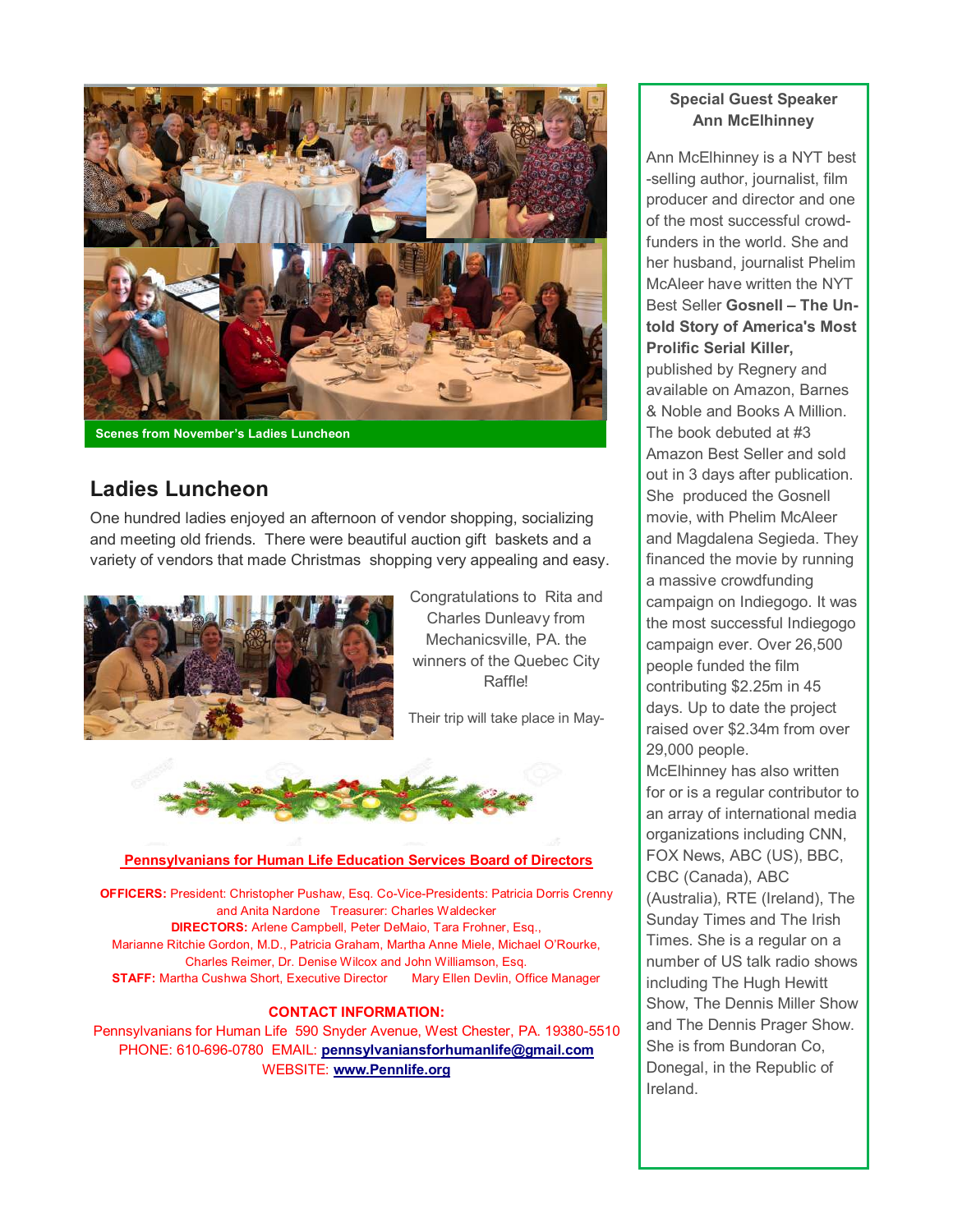Every year PHL receives requests from teachers requesting knowledgeable and well-trained speakers who can share our respect life message to their students.

We have highly trained speakers happy to visit your school. They have been busy this Fall sharing our message that all human life is precious and deserving of protection. The 8th graders at St. Maximillian Kolbe in West Chester created a beautiful poster thanking our speaker.



#### **PHL has opportunities available for volunteer speakers**.

Training involves a two hour session to view a demonstration of the basic PHL program. and educational tools and materials are provided. Contact Martha by phone: 610-696-0780 or (cell) 484- 354-7121or email: **pennsylvaniansforhumanlife@gmail.** 

**com** to schedule a training session at your convenience.

### *Delightful things happen when we read to children!*



Here are some beautiful books that reinforce how precious all life is!



*We're not all the same, thank goodness we're not. Life would be boring, and I mean —-a lot.*

*And so when we're born, we're supplied at the start with our own bells and whistles to set us apart.*

*Think of your bells as the things you do best,.* 

A loving grandmother eagerly awaits the arrival of her first grandchild—dreaming of the baby's soft sighs, sweet smells, and tiny toes.

Finally, the baby arrives and Grandma is ready with a very special message: *Even before you were born, I was your grandma and I loved you.*





*On the night you were born, the moon smiled with such wonder and the stars peeked in to see you and the night wind whispered, "Life will never be the same." Because there had never been anyone like you...ever in the* 

*world.*

#### **President's Letter Christopher Eric Pushaw, Esq.**

Season's greetings! In this magical time of year, I offer my annual parallel between The Greatest Story Ever Told and The Story of PHL. The Nativity in many ways epitomizes the original "crisis pregnancy." Like many young mothers, Mary faced a "choice" that caused her understandable stress. While unsure of what her choice would bring, she found the courage to choose life. Mary's choice changed the world. As all mothers will attest, their "choice" to bring life into their world similarly changes it immeasurably. Even though Mary's choice for life ostracized her, the refuge of a manger enabled that choice to occur.

The metaphoric similarities of PHL's mission are evident. PHL dedicates itself to transforming today's "choice" in the minds and hearts of the young. PHL speakers seek to inform that choice through facts, figures and the very human stories that surround it. While the PHL mission continues in a culture inimical to the truth of life, that truth is undeniable. I am always struck by the reaction of young children to the biological life stage models that are integral to our presentations. I find that this simple acknowledgement of our core truth - that life, in all its forms, is sacred - is the pedagogical "proof in the pudding." You really cannot fool kids.

Like the Holy Family, PHL depends for its very existence on the support of our patrons. This support provides very real "refuge" for our mission. It makes possible the continued dissemination of the truth of life. As with the Christmas story, the delivery of our message makes the world a better place.